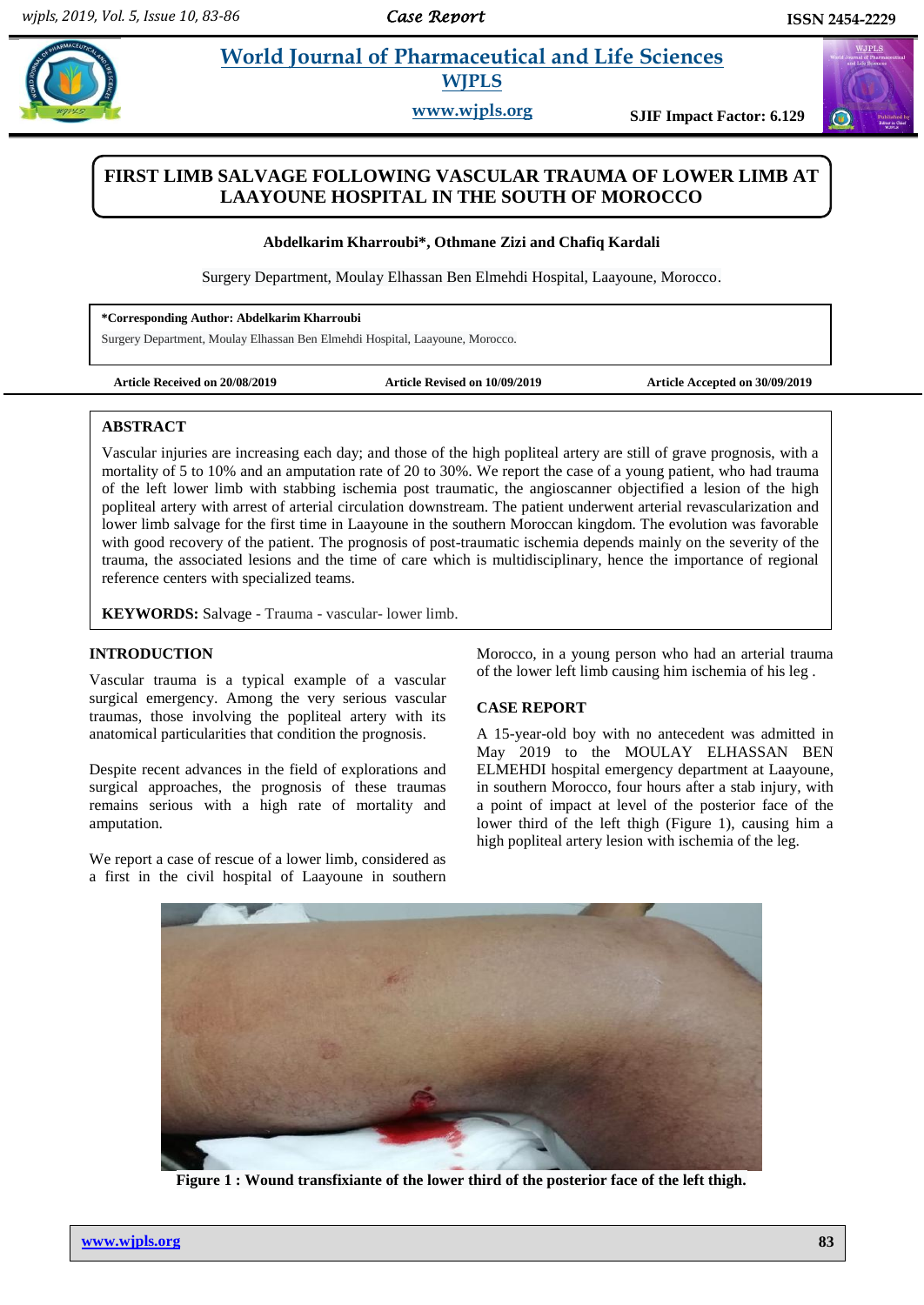After conditioning the patient, and emergency care, the clinical examination showed a coldness, pallor and abolition of distal pulse on the side traumatized, without sensitivomotor disorders. (Table 1).[1,2,3,4,5]

|  |  |  |  | Table 1: Clinical and Paraclinical Characteristics of Our Case. |  |  |  |
|--|--|--|--|-----------------------------------------------------------------|--|--|--|
|--|--|--|--|-----------------------------------------------------------------|--|--|--|

| Age                                                                                 | 15 years                                                    |  |  |  |
|-------------------------------------------------------------------------------------|-------------------------------------------------------------|--|--|--|
| Admission deadline                                                                  | 4 hours                                                     |  |  |  |
| State of shock                                                                      | Yes                                                         |  |  |  |
| Polytrauma                                                                          | N <sub>o</sub>                                              |  |  |  |
| Contusion                                                                           | N <sub>o</sub>                                              |  |  |  |
| Stage of ischemia after Blaidswell <sup>[1]</sup> and Rutherford <sup>[2]</sup>     | Moderate (II)                                               |  |  |  |
| Cutaneous opening according to couchoix and duparc<br>classification <sup>[3]</sup> | Type II                                                     |  |  |  |
| Mechanism of trauma                                                                 | Stab                                                        |  |  |  |
| Mess score $^{[4]}$                                                                 | 4                                                           |  |  |  |
| Lescalie $score^{[5]}$                                                              | 12                                                          |  |  |  |
| Angioscan                                                                           | Stopping the flow at the level of the high popliteal artery |  |  |  |
| Lesions of nearby structures                                                        | No                                                          |  |  |  |

An angioscan was performed urgently, objectified a lesion of the high popliteal artery with arrest of arterial circulation downstream. (Figure 2)



**Figure 2: Angioscan showing arterial flow arrest at the level of the popliteal artery.**

The patient was admitted to the operating room, the surgical exploration objectified a transfixing wound with total section of the high popliteal artery, without venous, nerve or osteoaricular lesions. (Figure 3)



**Figure 3: Total traumatic section of the left supra popliteal artery.**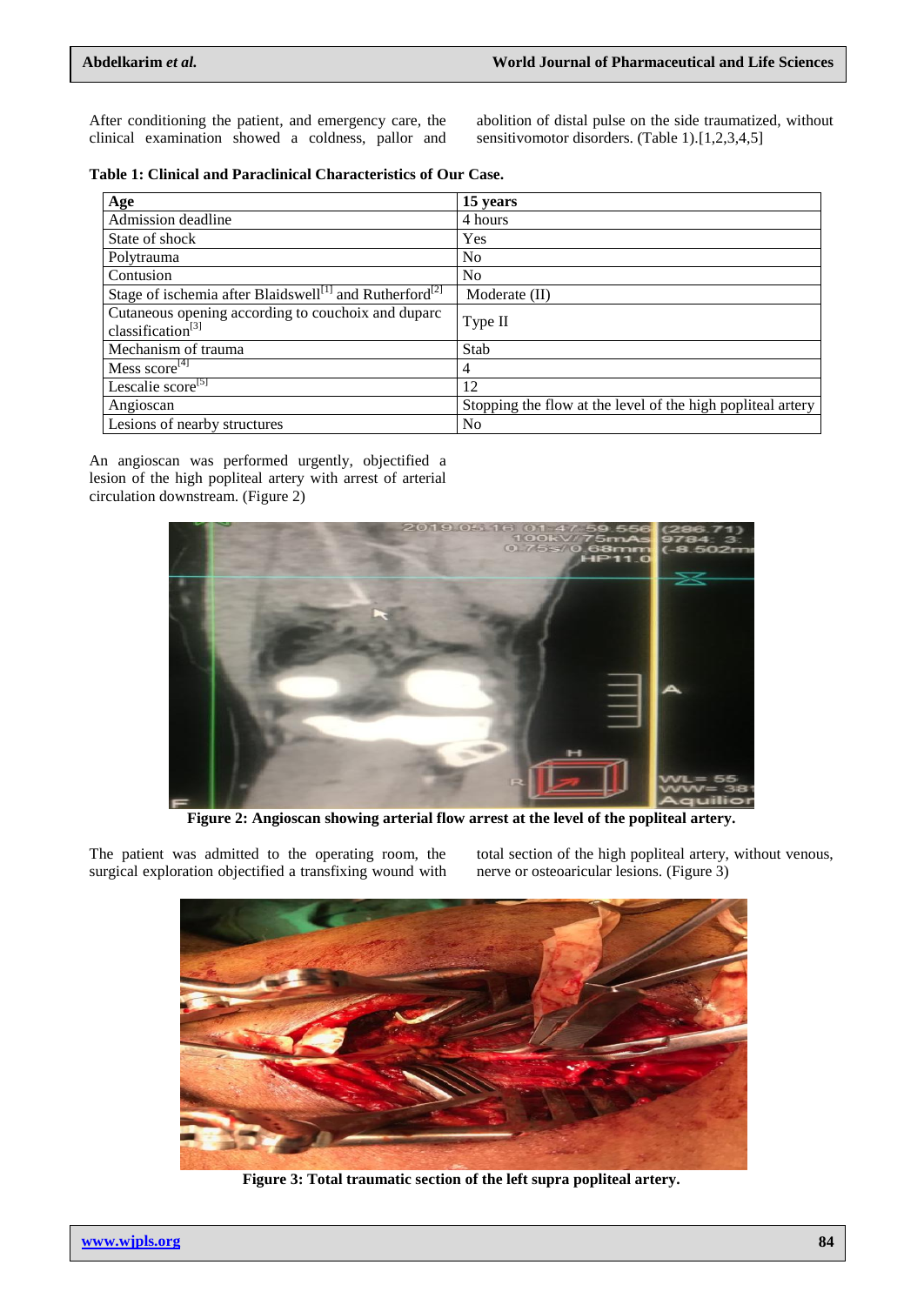Arterial repair was performed by an inverted venous graft (Figure 4), taken at the expense of the long saphenous vein on the contralateral side, with a good recovery of arterial continuity and good perception of

distal pulses postoperatively, anti-coagulant treatment. was established with clinical and biological loan monitoring.



**Figure 4: Interposition of a venous graft between the two arterial ends.**

The evolution was marked by a slight, elevated muscle enzymes that became normal rapidly, with no lodge syndrome, with normal functioning of the operated lower limb.

#### **DISCUSSION**

Arterial trauma of the lower limbs affects mainly the young subject with a 30% amputation rate and up to 10% mortality.<sup>[6]</sup>

The problems posed by the traumas of the popliteal artery are essentially therapeutic. Their frequent association with other traumatic vital lesions brings them into the context of polytrauma, thus constituting a multidisciplinary emergency, requiring the intervention of a resuscitator, a radiologist, vascular surgeons, orthopedic surgeons and plastic surgeons. rehabilitator and social assistance.[7]

In front of any traumatism of the lower limb, a careful clinical examination must be done in search of the pulses, a coldness, a sensitivomotor paralysis, a breath or a thrill (pulsatile hematoma, false aneurysm, FAV...).

The examination should be symmetrical and comparative in search of asymmetry, especially in cases of oedema or shock where pulse perception is difficult.

Ischemia, suspected or attributed to spasm, in a stable situation, can be supplemented in the absence of surveillance.

One must certainly suspect an excess arterial wound in such a situation, as its lack of knowledge.

Several classifications have tried to establish scores assessing the severity of these traumas, such as: the ISS

(Injury Severity Score) by Baker and Coll in 1974, the classification according to Crolais in 1982 based on seven parameters, $^{[7]}$  but the LESCALIE grid.<sup>[5]</sup> and the Mangled Extremity Severity Score (MESS).<sup>[4]</sup> remain the most widely used, with an indication of amputation from the start and against any revascularization, if the MESS score is greater than  $\geq$  7, or the ESCALIE score is greater than  $51.^{[4,5]}$ 

A revascularization, with good results according to these two scores, is indicated if MESS is lower than 7 and the score of ESCLALIE is lower than  $40$ ,  $[4,5]$  it is the case of our patient where the revascularization was the indication of choice with very satisfactory results.

For our patient an interposition of a venous graft was considered since the arterial continuity solution exceeded 2 cm.<sup>[8]</sup>

In the postoperative period, heparin therapy is mandatory, relayed by heparin from low molecular weight. The monitoring of revascularization is essentially clinical. Doppler is useful when distal oedema makes pedal and tibial pulse perception difficult. The patient and the family should be aware of the severity of the trauma, the risk of failure, and multiple complications that may require sacrifice of the limb.

### **CONCLUSION**

Clinical examination is a fundamental step in the diagnosis and improvement of the prognosis of limb trauma.

It is important to stress the importance of repeated clinical examinations to diagnose the initially asymptomatic lesions in time.